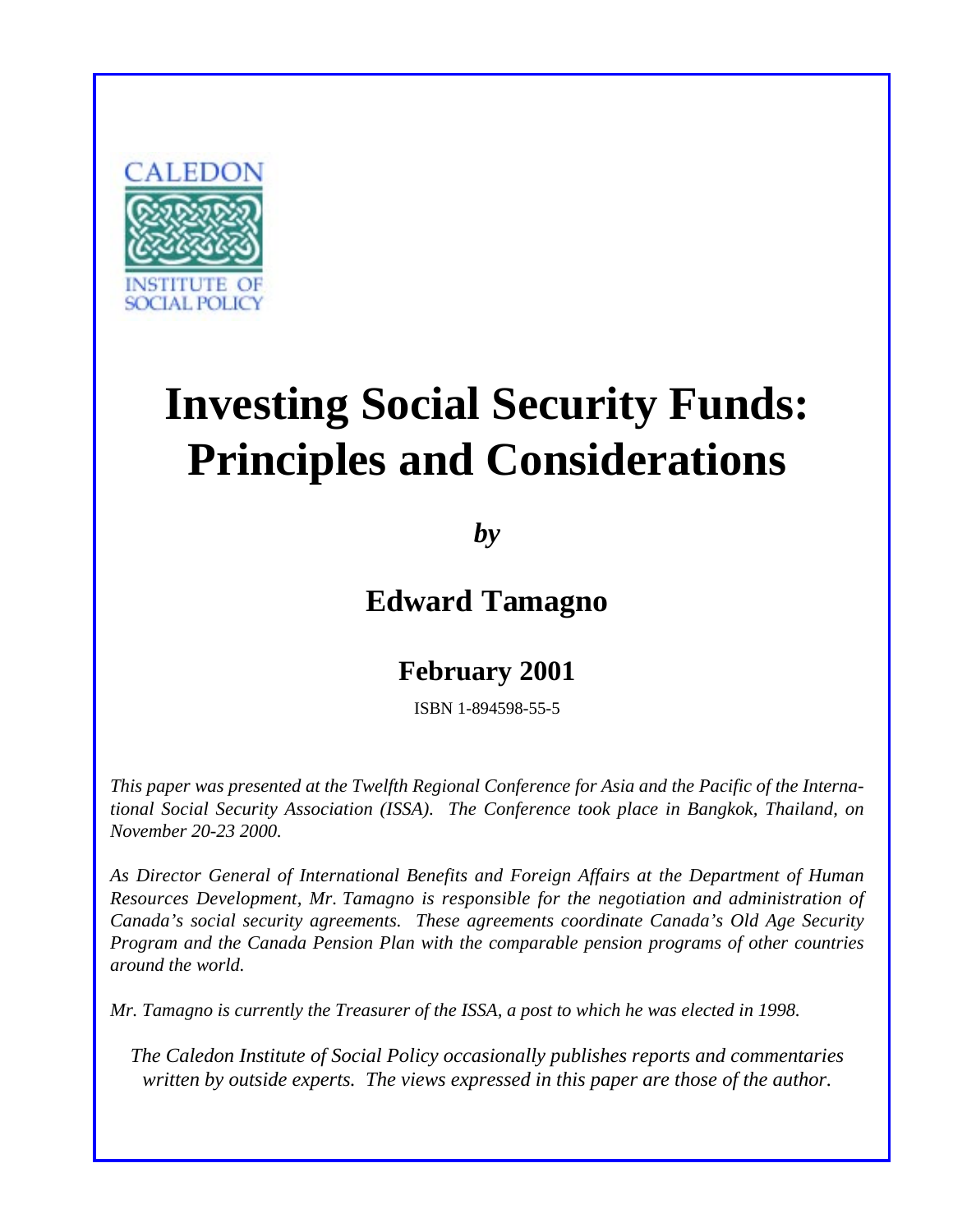#### *Introduction*

The world-wide debate on the financing of pension plans has focussed primarily on the advantages and disadvantages of unfunded, publicly managed pay-as-you-go plans and fully funded, privately managed schemes based on individual accounts. Little attention has been paid to hybrid plans which are publicly managed and fully or partially funded.

Yet, there are many such plans around the world. In a report published by the World Bank [Iglesias and Palacios 2000], 26 countries are identified which have partially funded, publicly managed, defined-benefit pension programs. These include major publicly managed plans in Africa, the Americas, Asia and Europe. In addition, there are a substantial number of countries in Africa and the Asia/Pacific region that have publicly managed provident funds with significant reserves.

The number and size of existing publicly managed pension plans which are partially or fully funded, and the possibility that other countries may consider this option in the future, make it especially important to consider what is required to ensure the security of the assets that such plans hold in trust for their insured persons. At the same time, these plans must provide a reasonable rate of return at reasonable cost.

This paper will consider six interrelated principles and considerations that should underlie the investment of social security funds. These are:

- clarity of objectives
- independence from political interference
- accountability to insured persons
- sound governance
- low operating costs
- prudence in investments.

To illustrate the application of these principles and considerations in the actual investment of the assets of a publicly managed pension program, the paper will draw on the experience of the Canada Pension Plan, a mandatory social insurance program which provides benefits in the event of the retirement, disability or death of a contributor.

The Canada Pension Plan, which began operation in 1966, was designed as a pay-asyou-go program, with a relatively small reserve equal to about two years of expenditures (benefits and administration). Until 1999, the assets of the reserve fund were invested entirely in nonmarketable bonds of the federal and provincial governments. The bonds paid (and continue to pay) interest equal to the average yield to maturity of all outstanding Government of Canada obligations with terms of 20 years or more.

Important changes to the financing of the Canada Pension Plan were enacted in 1997 in order to ensure the financial sustainability of the Plan in the face of an aging population. The changes were made after extensive public consultations which demonstrated the importance the great majority of Canadians place on their public pension programs. They effectively turned the Canada Pension Plan from a pay-as-you-go program to a partially funded one.

Over a period of seven years from 1997 to 2003, the contribution rate (paid half by employees and half by employers) is being increased from 5.85 percent of insured earnings to 9.9 percent. The latter is the 'steady-state'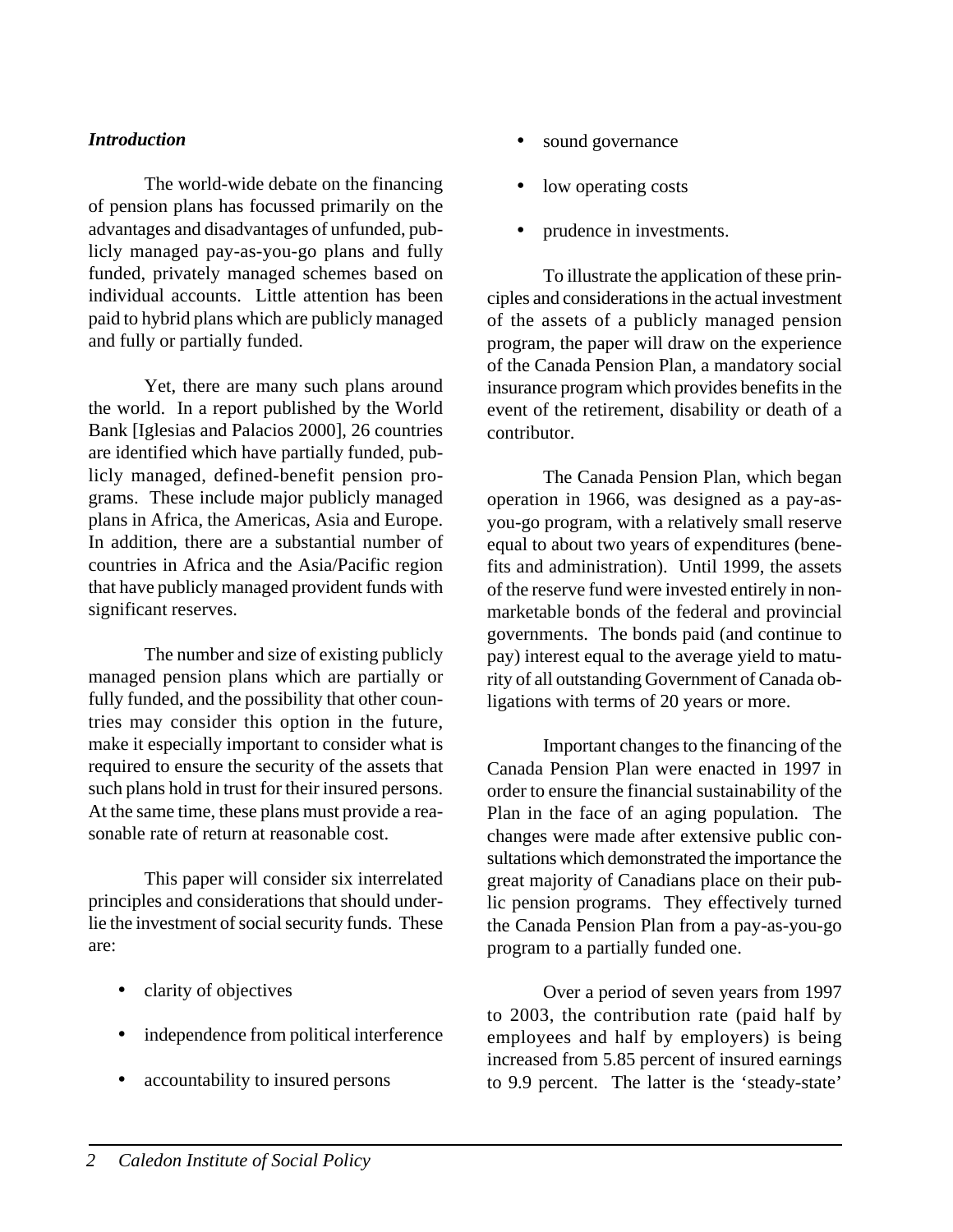rate which, according to actuarial valuations [Office of the Chief Actuary 1998], will ensure sufficient revenues (when combined with the investment earnings from the reserve fund) to remain unchanged for the foreseeable future (100-year projection).

The increase in the contribution rate will result in significant growth in the size of the reserve fund. From its 1997 level of two times annual expenditures or 7.8 percent of the Plan's actuarial liabilities, the fund is projected to reach five times annual expenditures or almost 20 percent of the Plan's actuarial liabilities by 2017. In dollars terms, the reserve fund, which stood at \$36.5 billion (at current exchange rates, USD 24.8 billion) in 1997, is projected to grow to \$298.8 billion (USD 203.2 billion) by 2017 and to \$1,006.2 billion (USD 684.2 billion) by 2040.

In order to increase the rate of return, the new assets of the fund are being invested in capital markets. A public agency, the Canada Pension Plan Investment Board, has been established by an Act of Parliament to manage these investments. The design of the Investment Board, and its implementation, has required careful thought as to the principles that should underlie the investment of social security funds. This paper draws on the lessons learned from that process.

### *Clarity of objectives*

The first factor which must be taken into account in the investment of social security funds is the purpose for which such investments are being made. On initial consideration, the objective would seem to be obvious: The funds are being invested in order to increase the amount of money available to pay promised benefits. In

reality, however, other considerations, often related only tangentially to social security or not related at all, frequently come into play.

The promotion of domestic savings and investment, for example, is often a consideration. For this reason, most countries limit the extent to which social security funds can be invested abroad. In many developing countries, there are additional macroeconomic consequences of offshore investments which also must be taken into account. For one, large-scale out-of-country investments from any source could reduce the value of national currencies. In addition, there are usually competing purposes to which limited export of national currencies can be put. As a result, many countries either prohibit outright the offshore investment of social security funds, or place so many restrictions on such investments as to make them effectively impossible.

Objectives related to national economic and social development are frequently placed on the uses to which social security funds must be put. The rationale is that social security funds, when invested in national development, contribute to economic growth, improve the standard of living and ultimately strengthen the conditions necessary for the long-term sustainability of social security programs [McGillivray 2000]. Properly done, this can certainly be the case. However, it also can limit investment opportunities and entail greater risk. Moreover, it may result in investments whose rate of return is more variable, and often lower, than would be achieved through other forms of investment.

Considerations related to 'ethical' or 'socially responsible' investments are sometimes raised. These may be linked, for example, to environmental or political issues. In some instances, such as the widespread bans on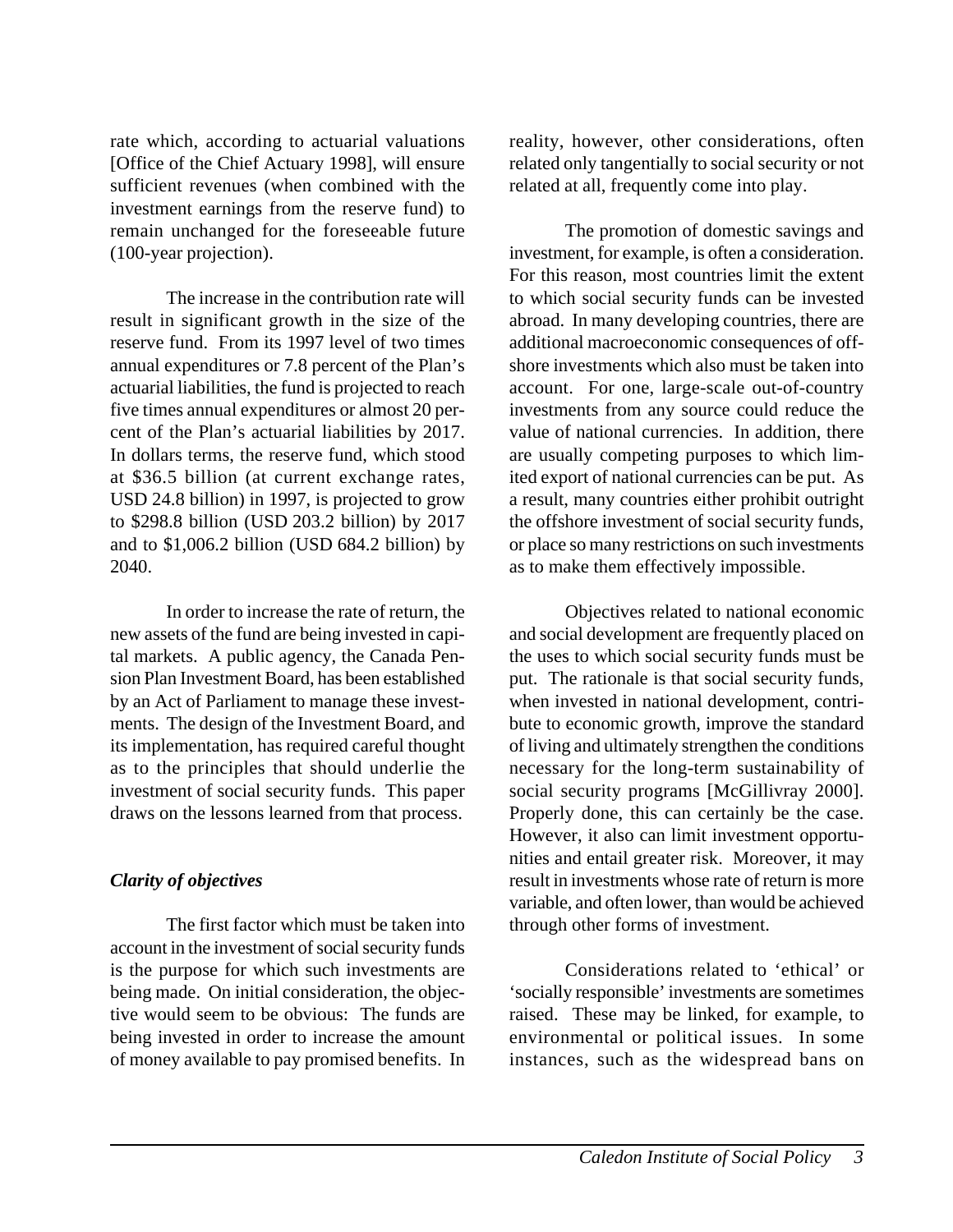investment in South Africa during its apartheid period, there is strong consensus on the appropriateness of taking such considerations into account. In other instances, however, they may be more problematic.

Yet another objective which is sometimes imposed on the use of social security funds is to finance part of public sector debt. Some countries *require* that funds be invested, either in whole or in part, in government-issued bonds. When such bonds pay interest at market rates, the return may be reasonable. However, if the interest paid is set at an amount below market rates, the return will be lower than otherwise could be achieved, or there may be no real return at all. In a worst-case scenario, there actually may be a loss in real terms.

There is no simple right-or-wrong approach to setting the objectives for the investment of social security funds. Obviously, national circumstances have to be taken into account. However, it is essential that clear and consistent objectives be set from the beginning, that the application of those objectives be monitored by supervisory authorities to ensure compliance and that the continued relevance of the objectives be regularly evaluated. Unclear or contradictory objectives seriously jeopardize the security of the funds and can put fund managers in a difficult, if not untenable, position.

As a general rule, any objective, whether stated explicitly or implicitly, which differs from the fundamental purpose of pre-funding – increasing the value of the assets from which future, promised benefits will be paid – must be scrutinized very carefully before being adopted.

The *Canada Pension Plan Investment Board Act* sets clear objectives for the Investment Board.

The objectives of the Board are:

(a) to manage any amounts that are transferred to it … in the best interests of the contributors and beneficiaries …; and

(b) to invest its assets with a view to achieving a maximum rate of return, without undue risk of loss, having regard to the factors that may affect the funding of the Canada Pension Plan and the ability of the Canada Pension Plan to meet its financial obligations.

The establishment of clear objectives provides a benchmark against which the performance of the Canada Pension Plan Investment Board can be measured by Parliament, the federal and provincial governments, and insured persons.

Limitations on the Board's investments are imposed by statutory provisions which, in effect, require the Board to follow substantially the same investment rules as apply to private<sup>1</sup> (occupational) pension plans in Canada. In particular, the portion of the Board's assets that may be invested outside Canada is limited by the provisions of the *Income Tax Act* that apply to private pension plans. Until 1999, not more than 20 percent of a pension plan's assets (at cost) could be invested abroad. Under provisions of the February 2000 federal Budget, the allowable maximum was increased to 25 percent for 2000 and rose again to 30 percent for 2001 and subsequent years.

The Canada Pension Plan Investment Board has complete discretion in determining the asset mix of its portfolio (subject, as just noted, to substantially the same rules as apply to private pension plans; these are discussed in more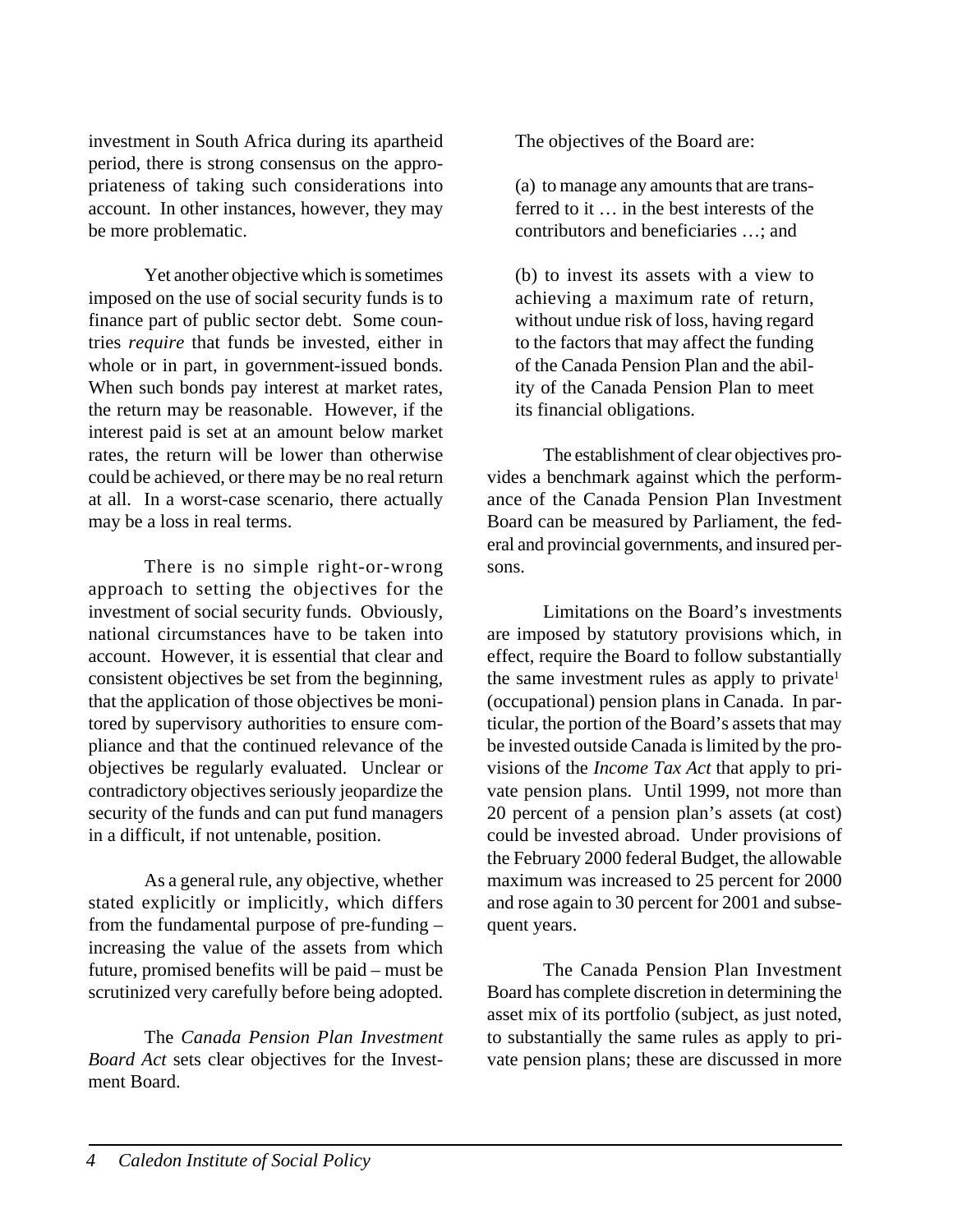detail later in this paper). However, *if* the Board decides to invest in bonds during a month, statutory provisions require it to allot a portion of those investments to provincial government bonds (the latter include any debt obligations issued or guaranteed by a provincial government.) The portion which must be invested in provincial bonds is calculated according to the ratio of the aggregate amount of provincial and municipal bonds held by all the private pension plans in Canada and the aggregate amount of all bonds (both from the private and public sectors) held by private pension plans. This provision is linked to the investment policy applicable before the establishment of the Investment Board. Under that policy, all of the reserve fund was invested in government bonds (primarily those of the provinces<sup>2</sup>).

To ensure that funds are not used to subsidize public debt, there is a specific statutory requirement that the provincial bonds "contain terms and conditions that are equivalent to market terms and conditions." Moreover, the provincial bonds must "bear interest at a rate that is substantially the same as the interest that the province would be required to pay if it were to borrow the same amount of money for the same term through the issuance of a security on the open capital market."

#### *Independence from political interference*

In order to invest effectively, the managers of a social security fund must be confident that they can make investment decisions which conform with the established objectives of the fund and which are backed by sound investment analysis, without the risk of political secondguessing and interference. Given the size of many social security funds, there is sometimes a temptation for governments to try to influence the uses to which those funds are put for shortterm political purposes or, in some instances, even for personal gain. Safeguards must be put in place to prevent this from happening.

Ensuring independence from political interference does not, in any way, mean that managers of social security funds are not accountable to governments and insured persons for the decisions they make. Quite to the contrary. Accountability is essential. Equally, ensuring independence from political interference does not eliminate the role of governments in establishing frameworks within which social security funds are managed and in monitoring and regulating the operation of those funds. Mechanisms must be put in place that, at the same time, allow governments to carry out the legitimate functions of monitoring and regulating, while minimizing the risk of inappropriate interference.

In many countries, the mechanism chosen to achieve this goal is through the involvement of social partners – representatives of employers, labour unions and insured persons – in the management of social security funds, along with officials designated by government. Other countries employ different mechanisms.

In Canada, an important means of ensuring independence from political interference is through the process by which the directors of the Canada Pension Plan Investment Board are selected. The process is based on the fact that the Canada Pension Plan itself is a partnership of the federal and provincial governments. Although the Plan is administered by the federal government, all major policy decisions regarding the Plan (and, now, the Canada Pension Plan Investment Board) require the concurrence of the federal government and the governments of at least seven provinces with at least two-thirds of the population of Canada. Given the different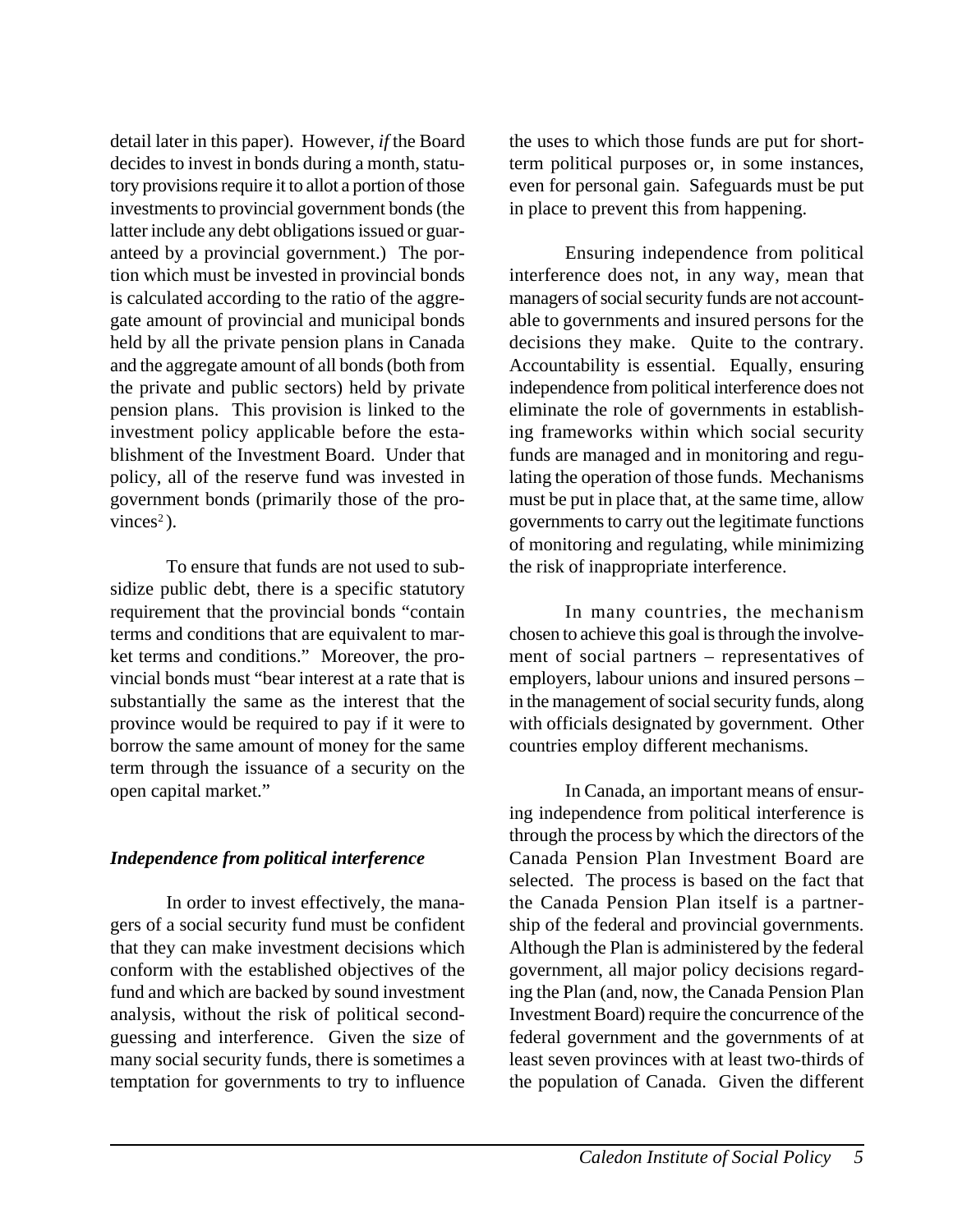political parties which form the governments at the federal level and in the provinces, this requirement virtually ensures decision-making through consensus and minimizes the risk of partisan interference.

The selection process for the directors of the Investment Board reflects the federalprovincial partnership by which the Canada Pension Plan is managed. The federal government and each of the nine provinces participating in the Canada Pension Plan (the province of Quebec has its own parallel scheme, the Quebec Pension Plan) designate a member of a nominating committee which is responsible for recommending new directors and the reappointment<sup>3</sup> of existing directors. The nominating committee is a mix of public officials and leaders of the private sector; the chair is from the private sector. The recommendations of the nominating committee are given to the federal Minister of Finance who, in consultation with the provincial ministers of finance, decides on the directors of the Board. The formal designation of the directors of the Board is done by the federal cabinet (council of ministers).

The *Canada Pension Plan Investment Board Act* specifically requires that the federal Minister of Finance *must* consult with his or her provincial counterparts in deciding on the directors of the Board. The Act further stipulates that "the Minister shall have regard to the desirability of …having on the board of directors a sufficient number of directors with proven financial ability or relevant work experience such that the Board will be able to effectively achieve its objectives." Finally, the Act disqualifies employees and agents of the federal and provincial governments, as well as sitting members of either house of the federal Parliament or of provincial legislatures, from appointment to the Investment Board.

In addition to the method by which the directors of the Investment Board are selected, there are other mechanisms which ensure independence from political interference. These include the accountability measures which are discussed in the next section of this paper. By making the Investment Board clearly and visibly accountable – and answerable – to the Canada Pension Plan's contributors and beneficiaries, much greater public and media scrutiny is directed at all aspects of the Board's operation. Any government that might try to interfere inappropriately with the Board's investment decisions would stand a very high chance of being found out.

#### *Accountability to insured persons*

In order for a social security program to work effectively, it must have the confidence of the persons it insures, both contributors and beneficiaries. A program that has the confidence of its insured persons is much more likely also to have the support of decision-makers. In addition, as the experience of many countries has shown, confidence in a social security program can be an important factor in encouraging employers and insured persons to comply with the rules of the program, in particular the obligation to pay contributions.

An important element in establishing and maintaining the confidence of insured persons is accountability to them, as well as to government and to the other social partners, on the operation of the program. A program should provide accurate, comprehensive and timely information on all the major aspects of its operations, including the investment of its funds. This information has to be made available in ways that are accessible to insured persons and understandable by them.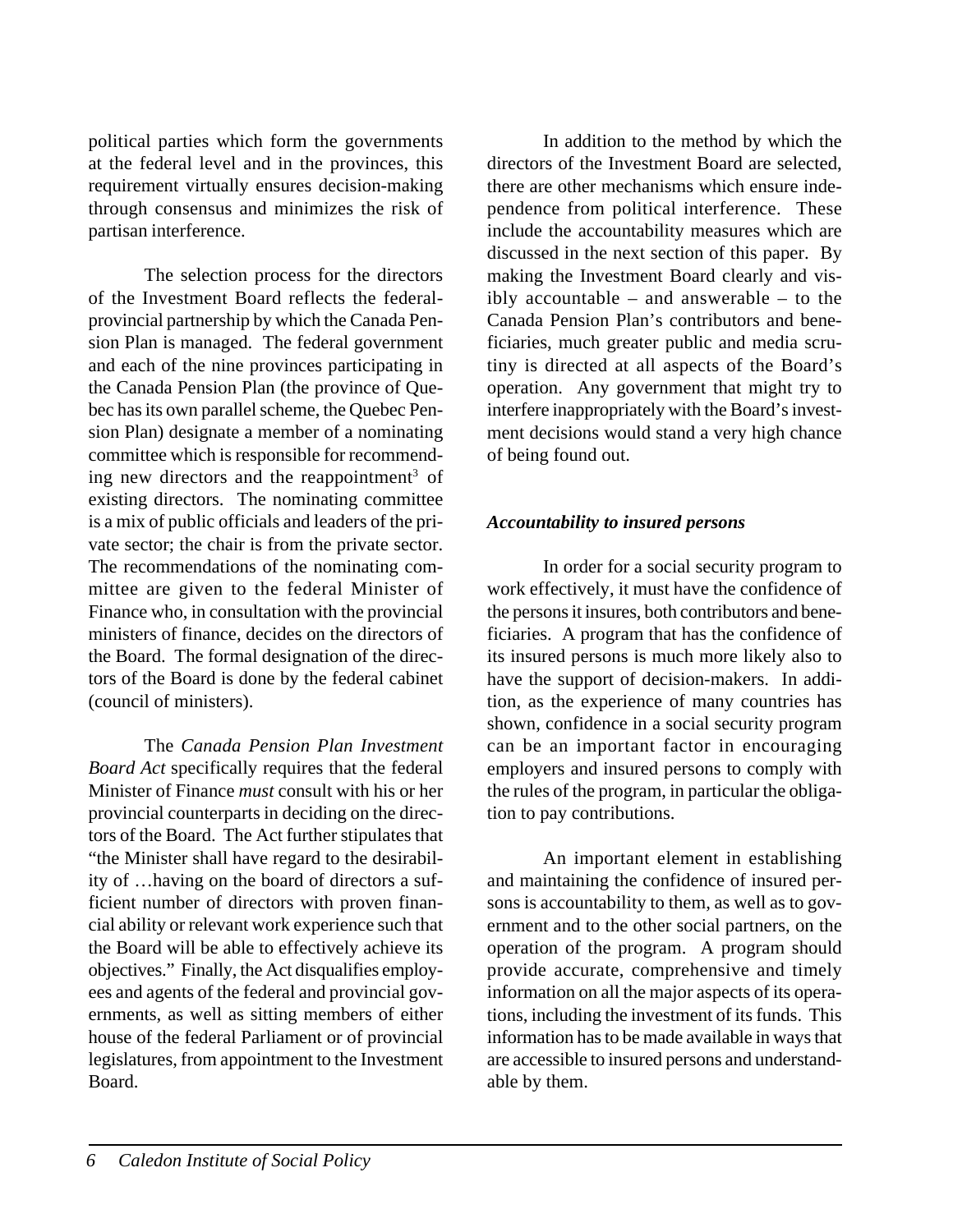Accountability, of course, is not just about maintaining confidence. It lies at the heart of public administration, and is integrally linked to the fundamental right of citizens to know about the actions of public agencies that affect their lives.

The legislation establishing the Canada Pension Plan Investment Board contains specific provisions regarding the Board's accountability to Canadians.

The Board is required to produce an annual report which must be tabled in Parliament and made publicly available. The *Canada Pension Plan Investment Board Act* stipulates a prescribed period following the end of the fiscal year within which the report has to be completed. The Act also stipulates information that must be contained in the annual report. This includes:

- the Board's objectives for the year and a statement on the extent to which the Board met those objectives
- the Board's objectives for the next year and for the foreseeable future
- a summary of the Board's investment policies, standards and procedures
- financial statements for the fiscal year
- the report of the Board's auditors for the year
- a certificate, signed by a director on behalf of the board of directors, stating that the investments of the Board held during the year were in accordance with the Act and the Board's investment policies, standards and procedures

• the compensation paid to the directors and officers of the Board.

The annual report and the Investment Board's policies are available both in the traditional paper format and in electronic format on the Board's website (*www.cppib.ca*).

In addition to issuing an annual report, the *Canada Pension Plan Investment Board Act* further requires that the Board hold a public meeting once every two years in each participating province to discuss the Board's most recent annual report and its plans and strategies for the future. These meetings, the first of which was held in November 2000, give Canadians a first-hand opportunity to provide their feedback directly to the Board on its activities and plans.

#### *Sound governance*

In recent years, governance has become a subject of increasing interest in both the private and public sectors. It has become clear that an organization must have sound and transparent governance structures if it is to function effectively.

Governance encompasses a wide range of subjects. In its broadest terms, it has to do with the way in which an organization is managed at its most senior level and how critical decisions are taken and implemented. Governance includes:

- the mandate and role of the board of directors of an organization and its senior officers
- the process by which the members of the board and the officers are selected and their performance evaluated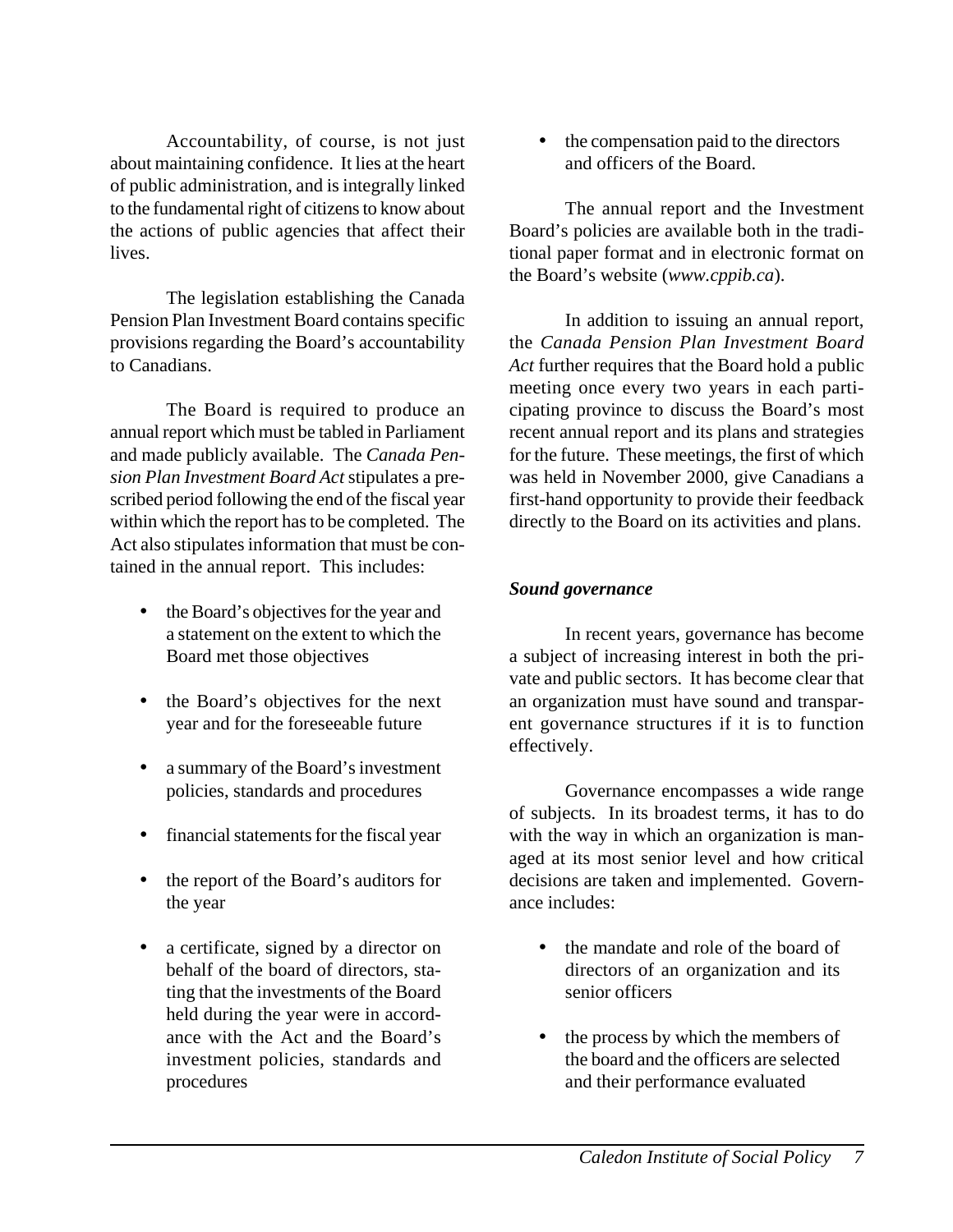- the development and enforcement of codes of conduct and conflict-of-interest guidelines
- the structures and processes for planning and decision-making
- the allocation of responsibilities and accountabilities within the organization as well as between the organization and its key external stakeholders
- reporting relationships
- control mechanisms
- the measurement of the organization's performance against its established goals and objectives.

For an agency or institution managing a social security program, many aspects of its governance will be prescribed in the legislation establishing the program. However, the legislation is likely only to give a framework. Effective governance requires a greater level of detail which the board of directors and senior management of the program must develop.

In its first two years of operation, the Canada Pension Plan Investment Board has devoted a great deal of attention to governance issues. The Board has developed and adopted a statement of mandate based on its enabling legislation. The Board also has set annual objectives.

Four committees of the Board have been created – Audit, Human Resources and Compensation, Governance and Investment. (The legislation establishing the Board requires that there be, at least, an Audit Committee and an Investment Committee.) The roles of the committees, as described in the Board's most recent *Annual Report* [CPPIB 2000], are as follows:

- The Audit Committee oversees financial reporting, the external audit, information systems and internal controls and practices. Responsibility for overseeing the management of broad business risks is shared with the Board and other committees.
- The Human Resources and Compensation Committee reviews and recommends the compensation philosophy, recommends the performance evaluation for the Chief Executive Officer, ensures a succession plan is in place and reviews organizational structure.
- The Governance Committee recommends governance policy, guidelines and procedures; makes recommendations on the Board's effectiveness; monitors application of the code-ofconduct and conflict-of-interest guidelines; and assumes other duties at the Board's request.
- The Investment Committee, which consists of the full Board, approves investment policies, standards and procedures; and reviews, approves and monitors management's annual investment plan. It reviews investment risk management and approves the engagement of external fund managers and asset custodians.

The *Canada Pension Plan Investment Board Act* requires the Board to establish procedures for dealing with conflicts of interest. The Act also requires the Board to adopt a code of conduct for its members and employees, and to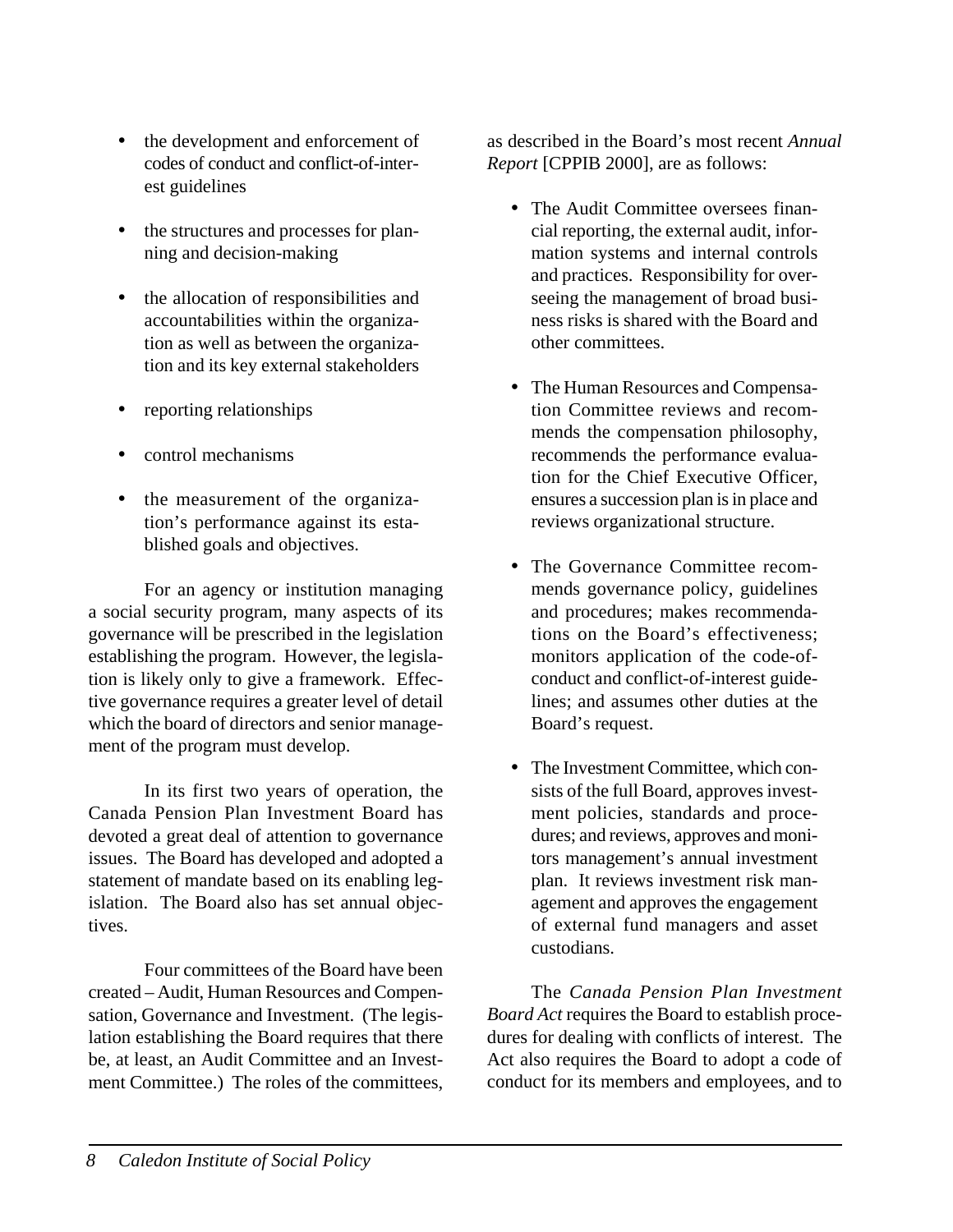monitor the conflict-of-interest procedures and the code of conduct.

In compliance with these legislative requirements, the Board has developed written policies and procedures regarding code of conduct and conflicts of interest. These are publicly available both in written form and on the Board's website – another aspect of the Board's accountability to insured persons.

The code of conduct establishes an unambiguous test which members of the Investment Board, its officers and employees must apply in the face of a questionable situation:

- Is it legal?
- Is it in conflict with the best interests of the Investment Board and the Canada Pension Plan's contributors and beneficiaries?
- Will it meet or exceed the standard of behaviour expected by the Canadian public?

The conflict-of-interest policy and procedures require each director to submit an annual statement describing changes in relationships that could give rise to a conflict. Directors also must inform the Board's chairperson before accepting any directorship or position of authority in a company or organization that might benefit from, or be in conflict with, the Canada Pension Plan Investment Board. Directors and employees must make timely disclosure of *any* investment transactions, and not just material transactions, between the Investment Board and entities in which they have a material interest. Directors cannot participate in discussions about, or vote on, resolutions involving transactions in which they have a material interest. The conflict-of-interest policy and procedures also impose strict rules regarding the disclosure of inside information and personal trading.

## *Low operating costs*

The operating costs involved in the investment of social security funds are an important consideration. Clearly, it is to the benefit of the program and its insured persons if those costs can be kept low. However, sufficient resources need to be available to ensure that sound investment decisions are taken, that investment portfolios are carefully monitored and that adjustments to portfolios are made as circumstances require.

In the fiscal year ending March 31 2000, the Canada Pension Plan Investment Board incurred total operating costs of \$3.7 million (at current exchange rates, about USD 2.5 million). The fair market value of its investments at the end of the fiscal year was \$2.4 billion. Expressed as a percentage of average assets administered during the year, the Board's total operating costs were 0.31 percent of assets.

The Investment Board's operating costs as a percentage of assets under administration compare favourably with pension plans in the private sector. In Canada, the operating costs of private pension plans are about 0.7 percent of assets under management [Statistics Canada 1998]. The report from the Stockholm Initiative of the International Social Security Association [Thompson 1998] notes that the operating costs of large United States defined-benefit plans average 0.5 percent of assets under management.

It must be noted that the Investment Board's operating costs will change, in future,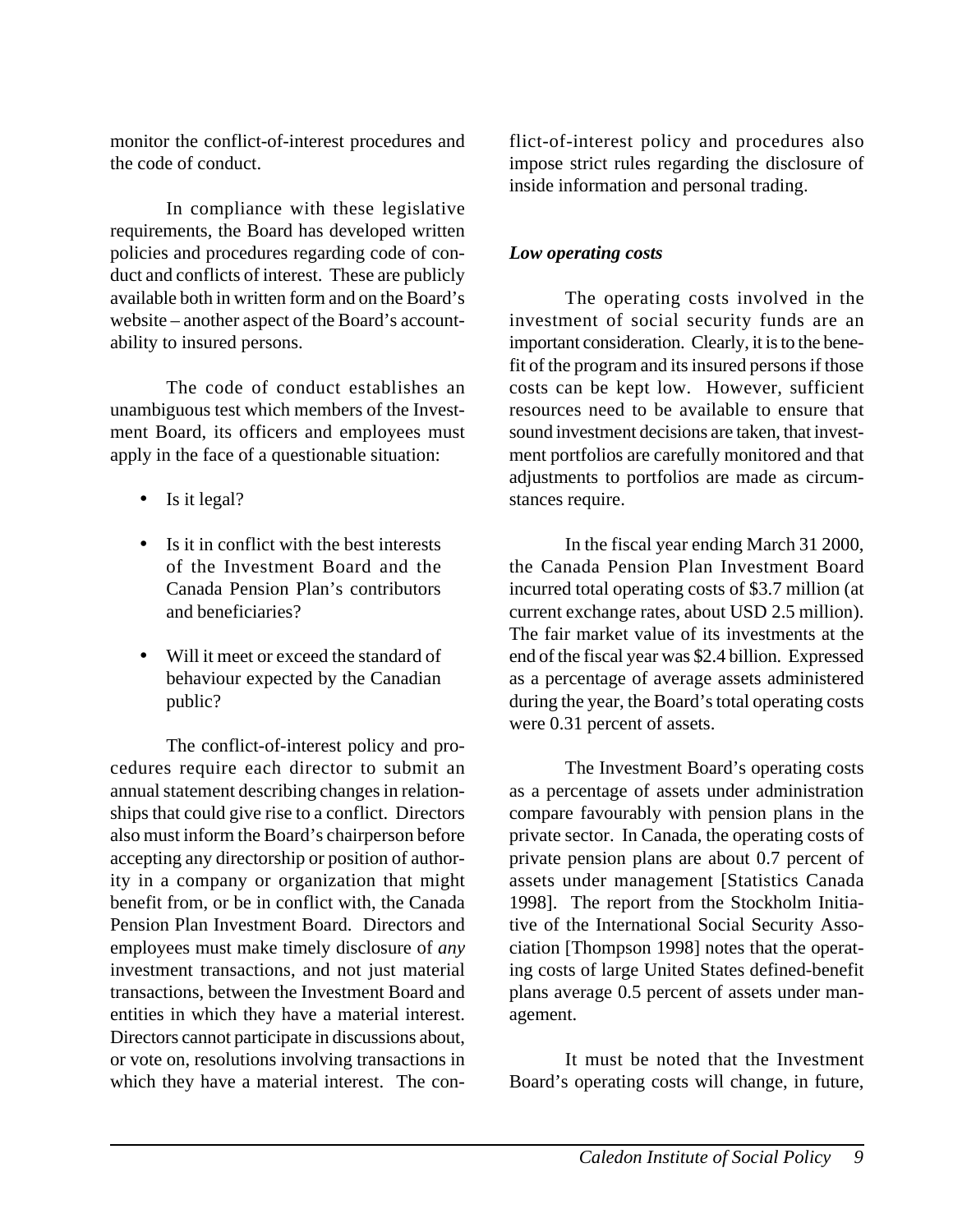as the funds which it administers grow and the Board moves to more aggressive investment strategies. In its most recent annual report, the Board projects that the cost of administration and governance will decline as a percentage of assets administered, but that direct investment costs will increase. It also must be noted that the Investment Board is responsible *solely* for the investment of the reserve funds of the Canada Pension Plan. The administration of the Plan itself (e.g., collection of contributions, payment of benefits) is the responsibility of various departments and agencies of the federal government, in particular the Department of Human Resources Development. The Plan's administrative costs for the fiscal year ending March 31 2000 were \$336 million on total benefit payments of \$18.8 billion.

As a key part of its efforts to ensure that operating costs will remain low in future years, the Investment Board has taken a strategic decision to adopt the model of a 'virtual corporation.' In the Board's most recent annual report [CPPIB 2000], its President and Chief Executive Officer, John A. MacNaughton, describes this model as follows:

In the traditional corporate model, most implementation and support functions are performed internally and are an integral part of the core organizational structure. If we had chosen this model, we would have had to build an elaborate organization with extensive research and analytical resources, numerous portfolio managers, trading rooms for stocks, bonds and other financial products, specialized departments for such investment classes as merchant banking, real estate, and infrastructure projects, a large investment accounting department, and corporate departments for human resources, legal affairs and other services.

Instead, we chose the vision of a virtual corporation with a small team of senior executives responsible for working to develop investment and operating strategies, and then accessing and leveraging external expertise to help us manage our assets and increase their long-term value. This approach will ensure broad exposure to ideas, deal flow and service providers through partner-like relationships at home and abroad, while leaving open the option of developing staff expertise to implement components of our strategy wherever and whenever equal or better results can be achieved internally at lower cost.

Whether executed internally or externally, the senior team will be responsible and accountable for all aspects of our investment and business performance as well as compliance and control ...

We believe that the virtual corporation model will focus our energies on high value-added activities, provide access to more specialized skills and resources, offer flexibility in choosing required skills and capabilities, generate potentially better results at less cost, and provide risk management and diversification benefits. In other words, we will emerge as a strategic think-tank organization that takes full tactical advantage of the implementation talents already flourishing in the competitive marketplace.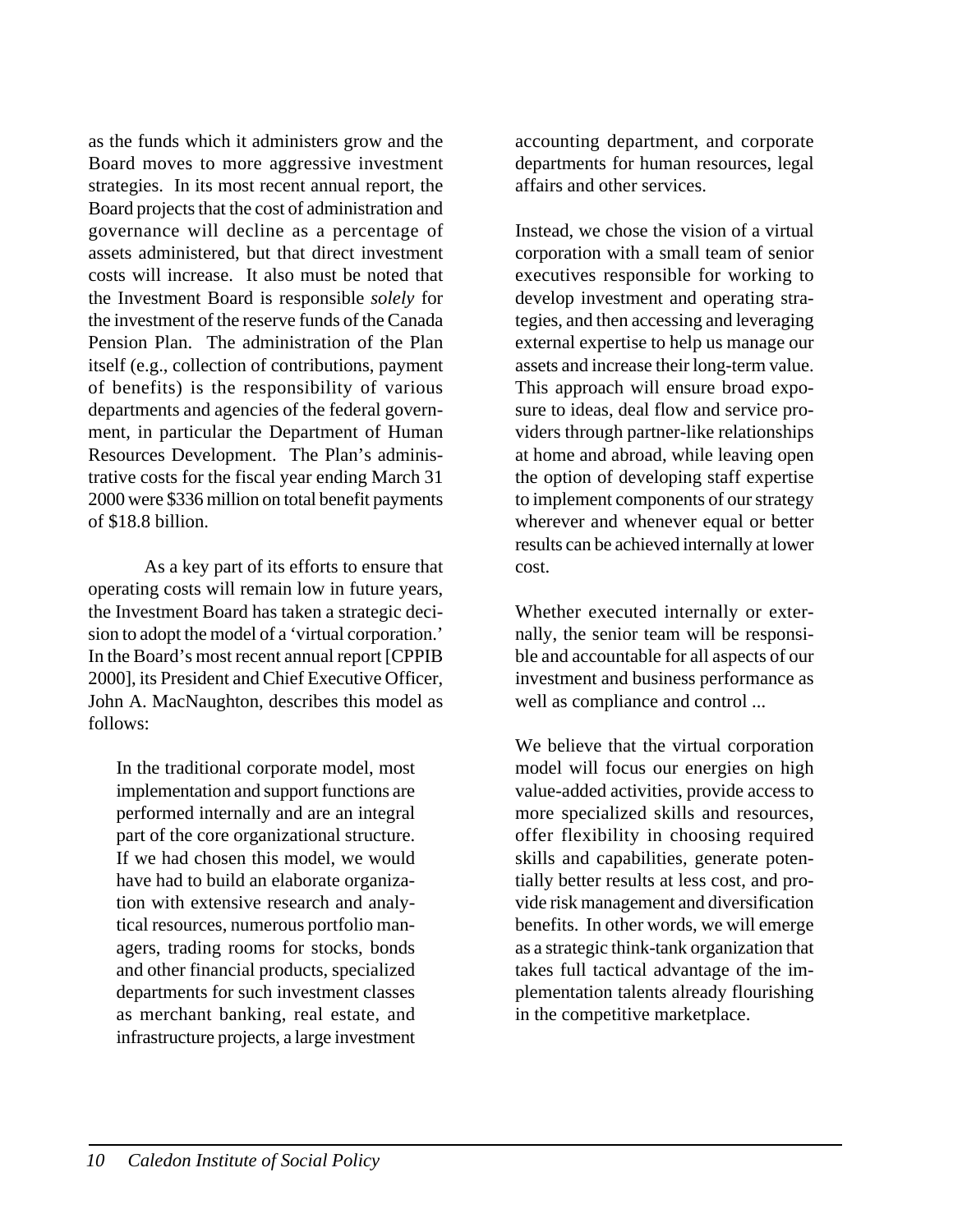#### *Prudence in investments*

The administrators of social security funds have a fiduciary responsibility to the insured persons who have contributed to the fund. This responsibility requires them to act in the best interests both of the social security program as a whole and of insured persons. In carrying out their investment duties, they must act prudently and must avoid both undue risk and possible conflict of interest. To ensure that this is the case, governments usually establish supervisory or regulatory bodies, or delegate such oversight responsibility to an existing ministry or agency.

The *Canada Pension Plan Investment Board Act* specifically describes the duty of care required of the directors and officers of the Board. The Act states that they must "(a) act honestly and in good faith with a view to the best interests of the Board, and (b) exercise the care, diligence and skill that a reasonably prudent person would exercise in comparable circumstances." The 'prudent person' test is one which is used in many countries with a common law tradition.

As noted earlier, there are statutory provisions which impose limitations on the Board's investments. In effect, the Investment Board is required to follow substantially the same investment rules as apply to private pension plans. Canada, at both the federal and provincial levels, has had a good record in the regulation of private pension plans. In light of this, it was felt that it would be appropriate to extend the rules for private plans to the Investment Board.

The limitations on the Board's investments include the following:

• The Board cannot invest, either directly or indirectly, more than 10

percent of the total book value of its assets in the securities of one person, or two or more associated persons, or two or more associated corporations. (For purposes of this rule, 'person' includes both natural persons as well as trusts, partnerships, funds and unincorporated associations or organizations.)

- The Board cannot invest, either directly or indirectly, in real estate or Canadian resource properties if the book value of the investment in any one parcel of real estate or Canadian resource property exceeds 5 percent of the total book value of the Board's assets, or if the aggregate value of all its investments in Canadian resource properties exceeds 15 percent of the total book value of the Board's assets, or if the aggregate value of all its investments in real estate and Canadian resource properties exceeds 25 percent of the total book value of the Board's assets.
- The Board cannot invest, either directly or indirectly, in the securities of a corporation to which are attached more than 30 percent of the votes that may be cast to elect the directors of the corporation.

The Investment Board was the first of its kind at the federal level in Canada.<sup>4</sup> (However, a comparable agency, the *Caisse de dépôt et de placement du Québec*, has operated successfully in the province of Quebec since the 1960s. The *Caisse* is responsible for the investment of the reserve funds of a number of provincial pension and insurance plans, including that of the Quebec Pension Plan.) Because of the novel nature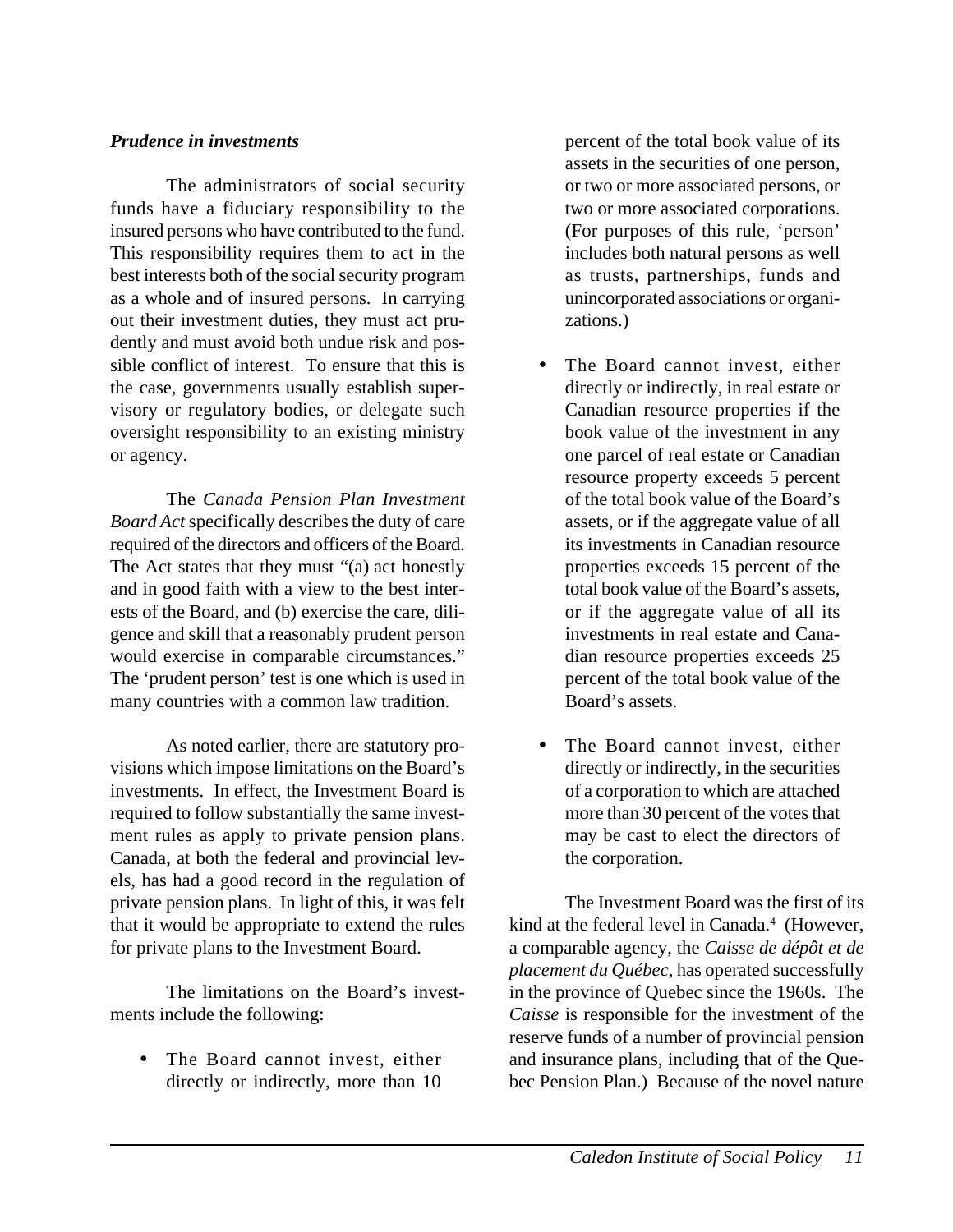of the Investment Board, special statutory limitations have been placed on its investments during its startup period. These special limitations give the Board time to develop the hands-on experience and the operating rules and procedures which it requires. They also respond to concerns expressed in some quarters regarding the effect that a large, publicly managed investment agency might have on Canadian capital markets.

The most significant of the special limitations is the requirement that, during its start-up period, the Board can invest only *passively* in domestic equity markets. ('Passive investment' means replicating a predetermined market index of securities. 'Active investing,' on the other hand, means selecting and trading individual securities, with the goal of outperforming market indexes.) There is no statutory requirement for passive investment in non-Canadian equity markets.

As noted earlier, until 1999 all of the reserve fund of the Canada Pension Plan was invested in non-marketable government bonds. In order to diversify the *overall* investments of the Plan, the Investment Board decided in late 1998 that it would put all its cash flows during its initial period of operation into equities.

In regard to the approximately 80 percent of its overall portfolio held in Canadian equities, the Board has carried out the requirement for passive domestic investments by replicating the largest stock index in Canada, the Toronto Stock Exchange (TSE) 300 Index. In keeping with its prudent approach to investment, the Board has decided that the remaining 20 percent of its portfolio, which is invested in non-Canadian equities, should also be invested passively during its startup period. For this purpose it is closely replicating the Morgan Stanley Capital International (MSCI) World Index, excluding Canada.

The results of the Board's investments during its first two years of operation are shown in the table below, which also gives various measures against which the Board's actual results can be compared as well as the total year-end value of the assets managed by the Board. The measures for assessing performance include:

• the Board's 'benchmark,' which aggregates the TSE 300 Index and the MSCI World Index (excluding Canada) according to their weight in the asset mix (80 percent Canadian investments and 20 percent non-Canadian investments)

| <b>Rates of return</b> |                             |                          |                         |                                |                                        |
|------------------------|-----------------------------|--------------------------|-------------------------|--------------------------------|----------------------------------------|
| Fiscal<br>year         | Investment<br>Board<br>$\%$ | <b>Benchmark</b><br>$\%$ | Inflation<br>$+4%$<br>% | Bonds held<br>by the plan<br>% | Assets at<br>year-end<br>(\$ millions) |
| 1998-1999              | 5.0                         | 4.7                      | 4.9                     | 11.4                           | 12.1                                   |
| 1999-2000              | 40.1                        | 39.3                     | 5.7                     | 11.3                           | 2,392.8                                |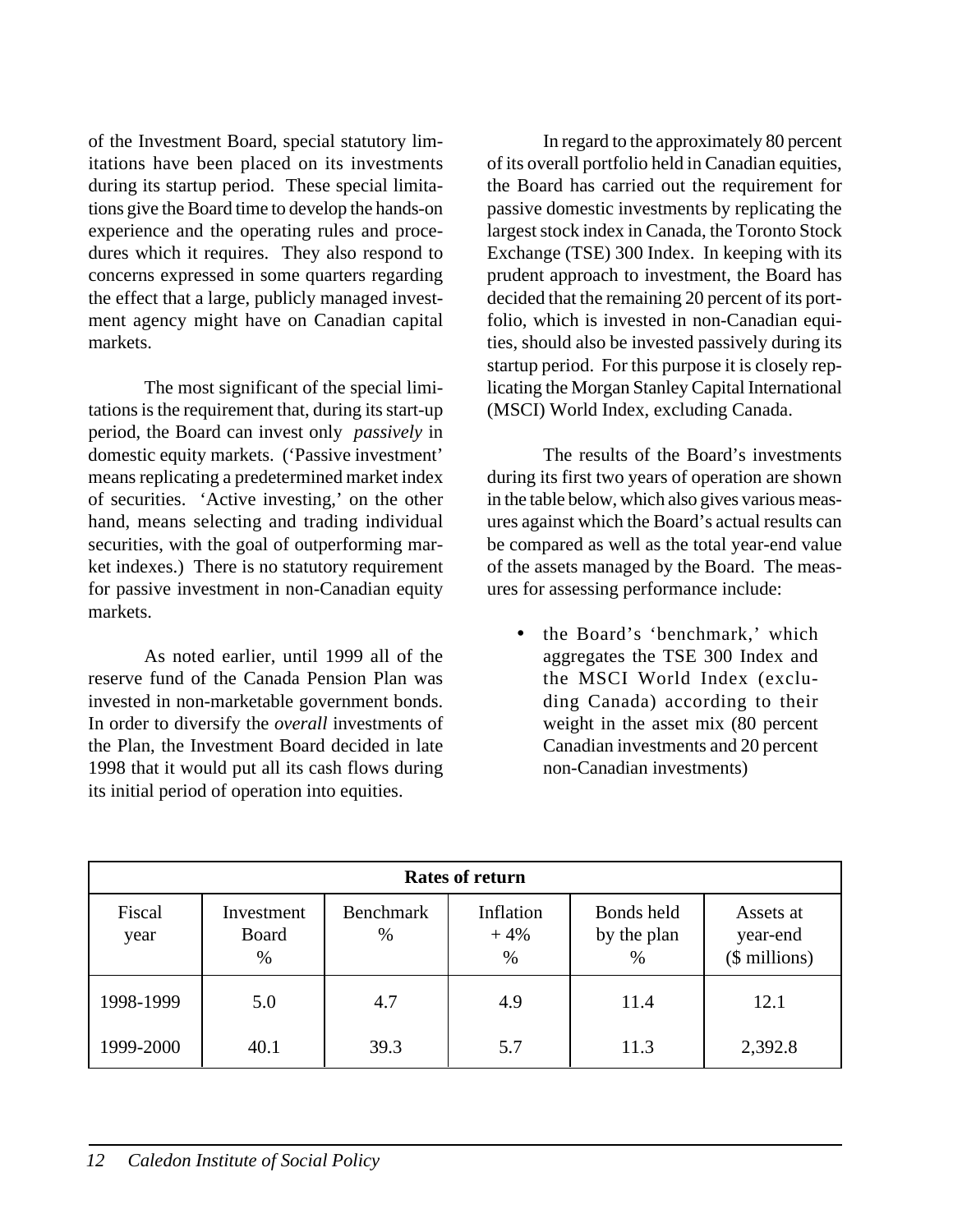- the sum of the average annual inflation rate plus 4 percent (the actuarial valuation of the Canada Pension Plan assumes a long-term real rate of return of 4 percent)
- the rate of return on the government bonds (provincial and federal) held by the Canada Pension Plan.

As the table shows, the Investment Board's performance for the 1999-2000 fiscal year was outstanding, reflecting the fact that the TSE 300 Index (which is the basis for the passive investment of 80 percent of the Board's assets) had one of the highest increases among major exchanges in industrialized countries, going up 45.5 percent. The MSCI World Index (excluding Canada) that year increased 16.1 percent.

In both fiscal years, the Investment Board did better than the benchmark. This achievement was due to the fact that the actual asset mix of the Board's portfolio was slightly higher in terms of Canadian equities than the 80 percent assumed in the benchmark. As well, in both fiscal years, the Board achieved a real rate of return in excess of 4 percent, the real rate of return assumed in the Canada Pension Plan's actuarial valuations. In the 1999-2000 fiscal year, the return on the Board's equity investments significantly exceeded the return on the provincial and federal bonds held in the Canada Pension Plan reserve fund, although in 1998-99 it was the other way around.

In reporting on its 1999-2000 performance, the Board cautioned that such returns could not be expected year after year. In the words of the Board's President and Chief Executive Officer [CPPIB 2000]: "as we broaden our asset allocation base, the volatility of our portfolio will decline, as will the likelihood of achieving such outstanding annual results again." The Board's President also noted that "since the Canada Pension Plan was founded (in 1966), the TSE 300 nominal return has exceeded 40 percent on only three occasions. Also the index was highly volatile from year to year, losing 11.3 percent as recently as fiscal 1999."

The Board's positive experience in its first two years of operation already has resulted in a relaxing of the restriction on its domestic investments. In late 1999, the federal and provincial governments agreed to authorize the Board to invest up to 50 percent of its domestic portfolio actively. The statutory changes implementing this agreement came into force in August 2000. The federal and provincial government also have agreed to review, by the end of 2000, whether the remaining requirement for passive investment of 50 percent of the Board's Canadian equities should be lifted.

While the Board will, almost certainly, move to active investing, it has not done so yet. In keeping with its prudent and studied approach, the Board will first develop a new investment strategy designed to allow it to diversify its asset mix. In the development of this new strategy, which is now under way, consideration is being given to the benefits of passive and active investing in equity and debt, merchant banking, private equity, infrastructure projects, venture capital opportunities, real estate investments and the use of derivative contracts. Strict risk-management policies and procedures will accompany the new investment strategy.

### *Conclusion*

As countries around the world continue to address the issue of making publicly mandated social security programs financially sustainable in the face of aging populations, it is likely that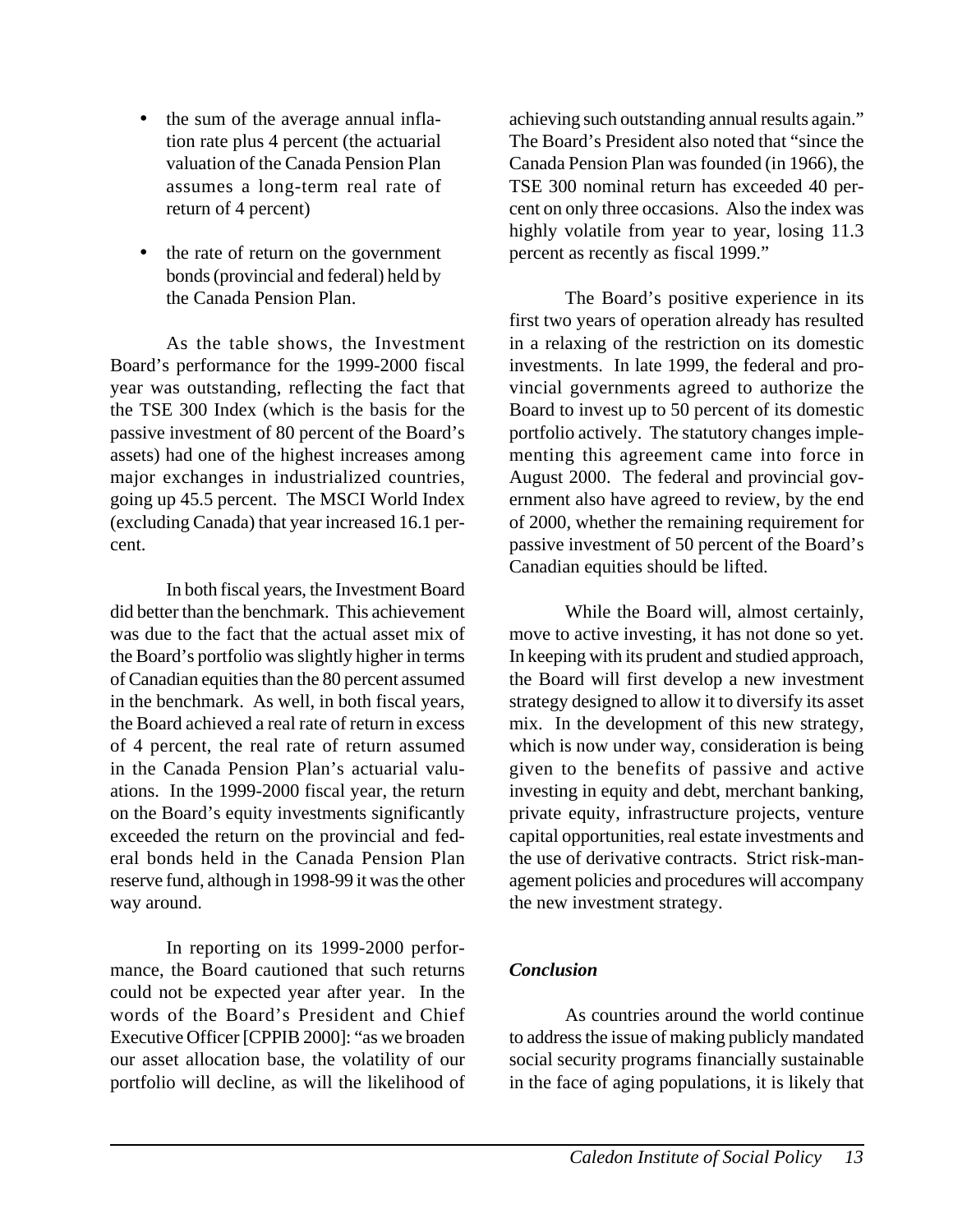increasing attention will be given to moving to pre-funding (whether on a partial or full basis) and the investment of the reserve funds of pre-funded schemes. There are those who argue that such investments should be done only through private sector mechanisms in order to ensure that the discipline of markets will prevail. However, as the experience of some countries has shown, exclusive reliance on private sector mechanisms can entail real costs, both direct (in terms of administrative expenditures and investment fees) and indirect (in terms of regulation and supervision).

The Canadian example used in this paper shows that a mixed model, involving a publicly managed agency operating according to substantially the same rules as private pension plans, can combine the best elements of each. The model that underlies the Canada Pension Plan Investment Board allows for the possibility of an aggressive and diversified investment strategy which can take a long-term perspective, and which avoids the costs associated with competing plan managers and extensive regulatory mechanisms.

It is, of course, too early to declare the Canada Pension Plan Investment Board an unqualified success. The Board has only been in operation two years, and more time will be required before making such a pronouncement. However, its record in its first two years has been very encouraging and augers well for the coming years.